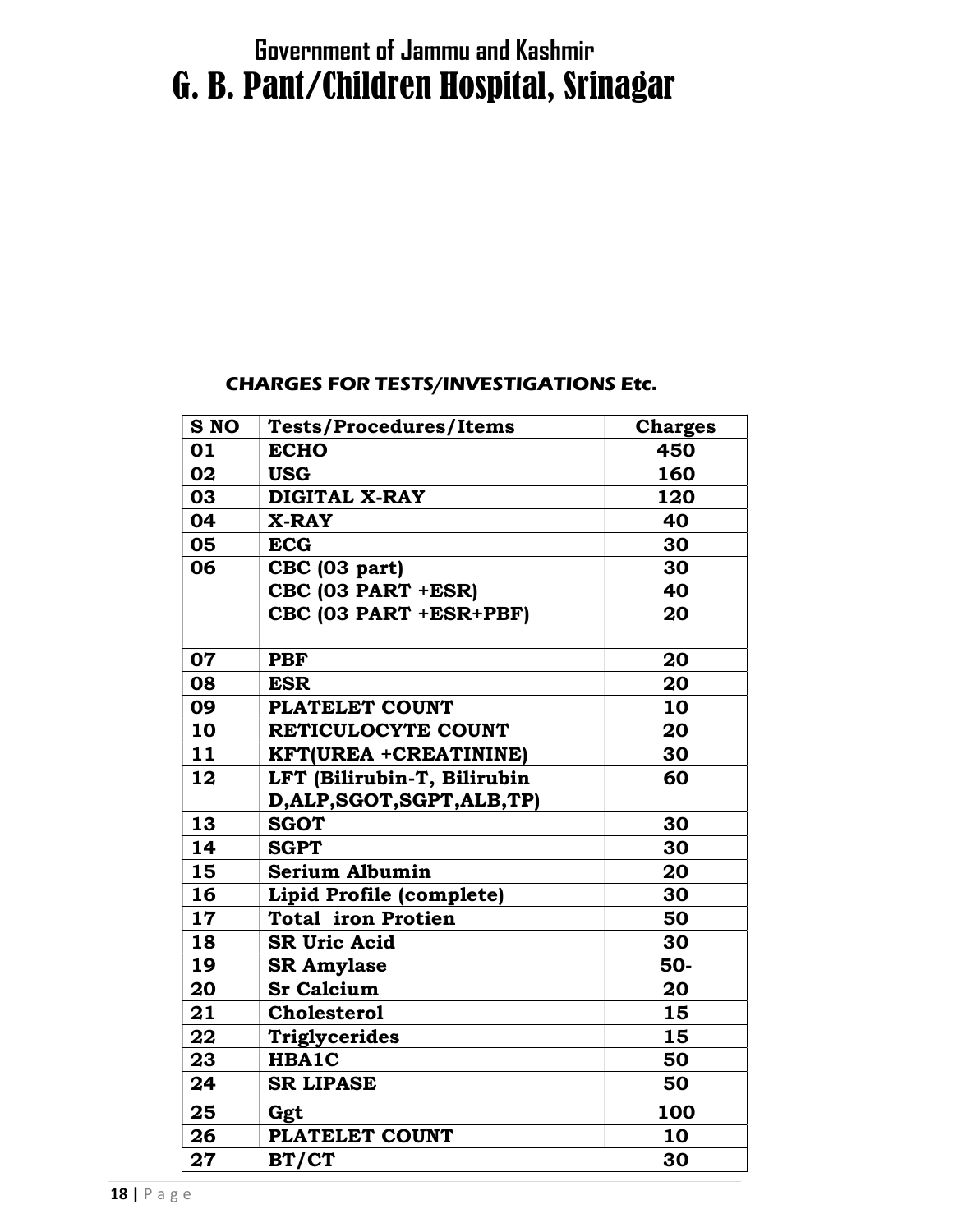### Government of Jammu and Kashmir

# G. B. Pant/Children Hospital, Srinagar

| 28 | HB                            | 10          |
|----|-------------------------------|-------------|
| 29 | <b>BLOOD GROUPING</b>         | 10          |
| 30 | <b>URINE EXAM ROUTINE</b>     | 10          |
| 31 | <b>STOOL EXAMINATION</b>      | 30          |
| 32 | <b>BLOOD SUGAR</b>            | 20          |
| 33 | <b>BLOOD SUGAR(FAND PP)</b>   | 30          |
| 34 | <b>MAGNESIUM</b>              | 20          |
| 35 | TLC +DLC                      | 30          |
| 36 | <b>STOOL EXAM FOR OCCULT</b>  | 30          |
|    | <b>BLOOD</b>                  |             |
| 37 | <b>24 HOURS URINARY</b>       | 20          |
|    | <b>EXAMINATION</b>            |             |
| 38 | <b>CRP</b>                    | 20          |
| 39 | <b>ASO</b>                    | 10          |
| 40 | <b>ABG/VBG</b>                | 200         |
| 41 | <b>HBSAG</b>                  | 40          |
| 42 | HBA1C                         | 110         |
| 43 | <b>HCV ELISA</b>              | 100         |
| 44 | <b>ASO</b>                    | 40          |
| 45 | <b>Urine Culture</b>          | 60          |
| 46 | <b>HIV</b>                    | <b>FREE</b> |
| 47 | <b>RH</b> Factor              | 20          |
| 48 | <b>HCV</b>                    | 20          |
| 49 | SR.Ca/PO4                     | 15          |
| 50 | <b>SR. CHOLESTEROL</b>        | 10          |
| 51 | <b>Serum Bilirubin(Total)</b> | 20          |
| 52 | Serum Bilirubin (Direct)      | 20          |
| 53 | <b>SERUM IRON</b>             | 40          |
| 54 | <b>TIBC</b>                   | 40          |
| 55 | ALP                           | 20          |
| 56 | <b>WIDAL</b>                  | 20          |
| 57 | <b>LIPID PROFILE</b>          | 30          |
| 58 | <b>COAGULGRAM</b>             | 30          |
| 59 | <b>CSF(SUGAR+PROTIEN)</b>     | 50          |
| 60 | URINE FOR CREATININE          | 30          |
| 61 | <b>BLOOD CULTURE (BIG)</b>    | 500         |
| 62 | <b>BLOOD CULTURE (SMALL)</b>  | 120         |
| 63 |                               |             |
|    | <b>CSF CULTURE</b>            | 500         |
| 64 | <b>CROSS MATCH</b>            | 10          |
| 65 | <b>BLOOD SCREENING</b>        | 80          |
| 66 | <b>Blood grouping</b>         | 10          |